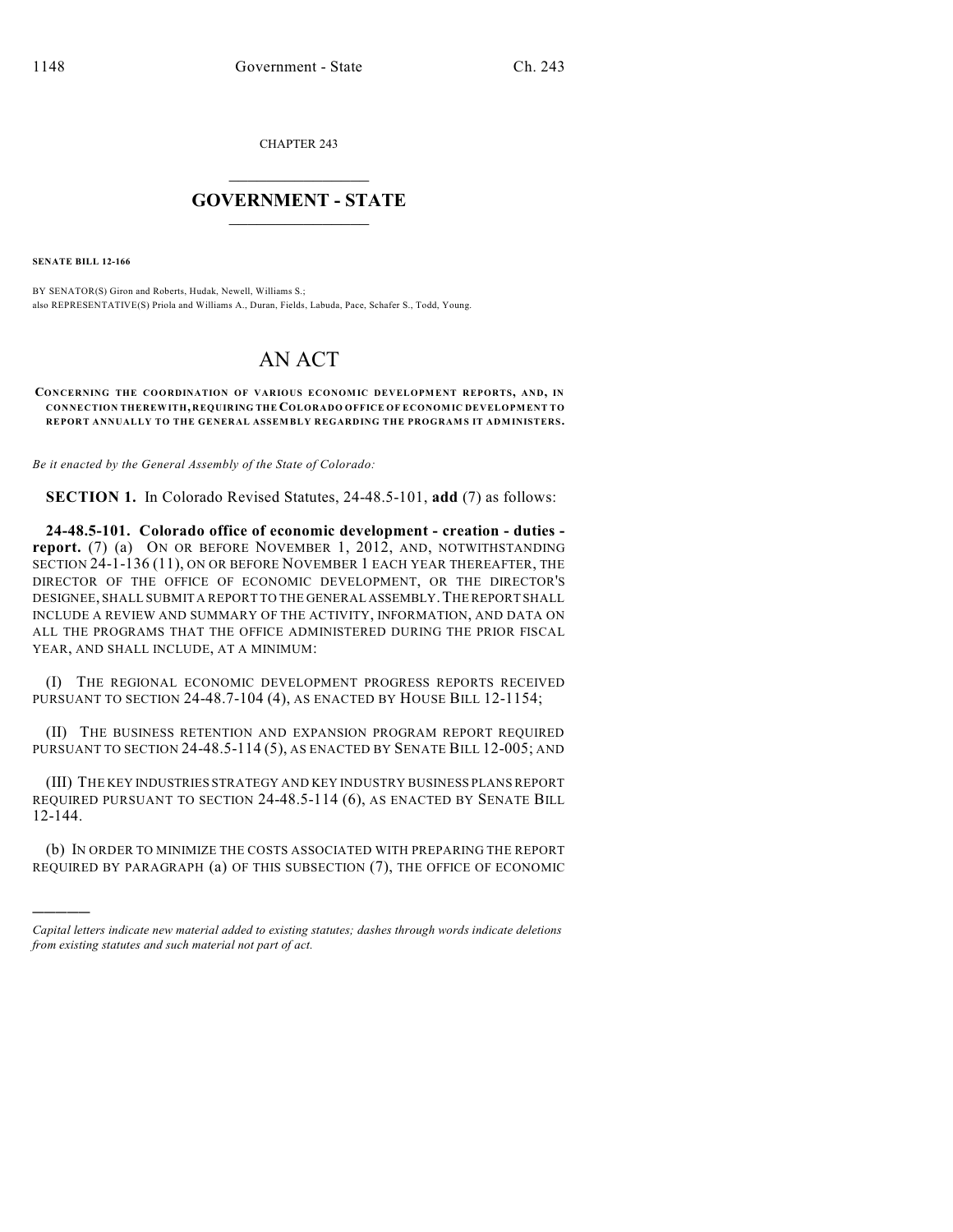DEVELOPMENT IS AUTHORIZED TO INCORPORATE OR APPEND TO SUCH REPORT ANY OTHER REPORTS IT IS REQUIRED BY LAW TO DEVELOP.

**SECTION 2.** In Colorado Revised Statutes, 24-46-104, **amend** (2) as follows:

**24-46-104. Powers and duties of commission.** (2) The commission shall report to the general assembly no later than February NOVEMBER 1 of each year regarding the work of the commission. The report shall include but shall not be limited to, the information required to be collected by the commission pursuant to section 24-46-105.1.

**SECTION 3.** In Colorado Revised Statutes, 24-46-308, **amend** (5) as follows:

**24-46-308. Annual report - audit.** (5) The Colorado office of economic development and the department of revenue shall prepare a report to be submitted by the office no later than September NOVEMBER 1 of the applicable fiscal year to the finance committees of the house of representatives and senate, the business affairs and labor AND ECONOMIC DEVELOPMENT committee of the house of representatives, and the business, labor, and technology committee of the senate, or any successor committees. The report shall present information on all tax expenditures for regional tourism economic development during the prior fiscal year and shall include information from the reports required pursuant to subsection (6) of this section.

**SECTION 4.** In Colorado Revised Statutes, 24-48.5-108, **amend** (4) (b) as follows:

**24-48.5-108. Bioscience research - evaluation - grants - fund - definitions repeal.** (4) **Policies - reporting.** (b) On or before April 15, 2008, and on or before April 15 NOVEMBER 1 OF each year, thereafter, the director OR THE DIRECTOR'S DESIGNEE shall submit a report to the finance committees of the senate and house of representatives, or any successor committees, summarizing the use of all moneys that were awarded as grants from the program in the preceding calendar FISCAL year. At a minimum, the report shall specify, with regard to the grant recipients that received funding under the program during the preceding calendar FISCAL year, the amount of grant moneys distributed to each grant recipient and a description of each grant recipient's use of the grant moneys.

**SECTION 5.** In Colorado Revised Statutes, 39-30-103, **amend** (4) (b.7) as follows:

**39-30-103. Zones established - termination.** (4) (b.7) The director of the Colorado office of economic development, OR THE DIRECTOR'S DESIGNEE, on behalf of the Colorado economic development commission, shall submit an annual report to the general assembly ON OR BEFORE NOVEMBER 1 OF EACH YEAR summarizing the annual documentation submitted by zone administrators to the director of the Colorado office of economic development each year pursuant to paragraphs (b) and (b.5) of this subsection (4). The director of the Colorado office of economic development, OR THE DIRECTOR'S DESIGNEE, on behalf of the commission, shall make an annual presentation to the legislative audit committee that reviews and summarizes the information in the report submitted to the general assembly pursuant